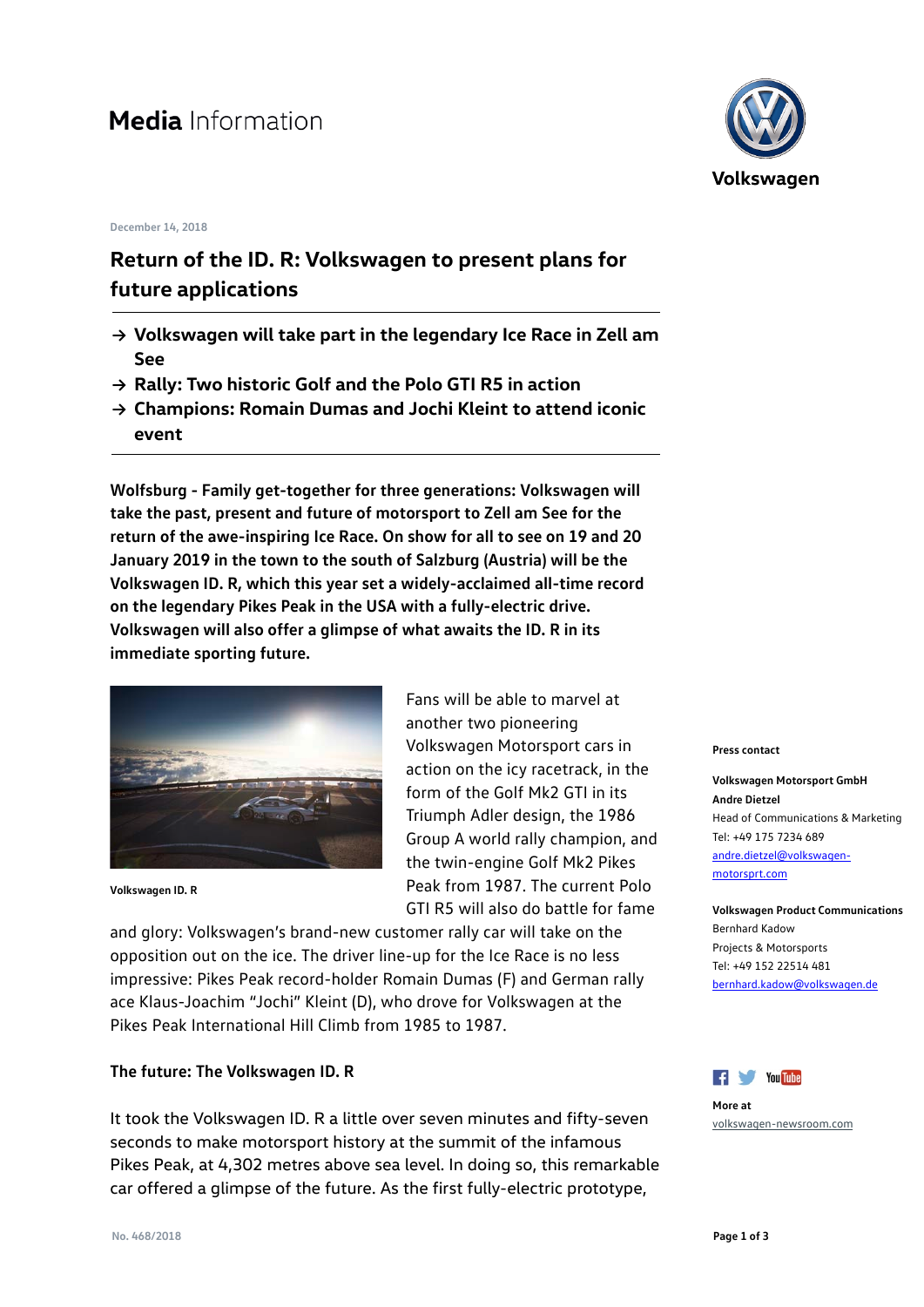

the ID. R was faster and better than all the vehicles powered by classic combustion engines that had gone before it at the most important and prestigious hill climb in the world. Romain Dumas set this impressive all-time record on the mother of all motorsport mountains on 24 June 2018. The ID. R and its pioneering drive concept will now be on display as an exhibition piece in Zell am See. BBC Top Gear Magazine and Auto Bild Motorsport recently named the ID. R their "Race Car of the Year", while the drivetrain technology has also picked up several awards. The ID. R is not just the manifestation of the future, but also has some exciting adventures ahead of it in the new year. Volkswagen Motorsport Director, Sven Smeets, on future outings for the record holder: "One thing is certain: the ID. R is far from ready to take its place in a museum. As a company, Volkswagen has a clear strategy regarding electromobility, and we want to support this objective with our involvement in motorsport. We already have a few interesting ideas." Volkswagen will announce what challenges await the ID. R in 2019 at the GP Ice Race in Zell am See.

### **The present: The Volkswagen Polo GTI R5**

Volkswagen's new customer rally car recently enjoyed a successful start to its racing career. The 200-kW (272-PS) Polo GTI R5 made its competitive debut at the Rally Spain at the end of October. The new race car, which was developed in accordance with R5 regulations for national, regional and international rally championships, finished on the podium with former world rally champion Petter Solberg (N) at the wheel, having led for much of the rally and won special stages on both gravel and tarmac. 15 Polo GTI R5 are currently being delivered to rally teams in Italy, Sweden, Finland, Paraguay, Belgium and Austria. The Polo GTI R5 will go head-to-head with the opposition on the track in Zell am See.

## **The past: The 1986 Golf Mk2 GTI Group A and the Golf Mk2 Pikes Peak from 1987**

Two Volkswagen Golf that attracted plenty of attention on the motorsport scene will also be in action in Zell am See. Kenneth Eriksson won the Group A title in the World Rally Championship – the predecessor to today's top category in the WRC – with the Golf Mk2 GTI in 1986. Its somewhat wilder brother, the twin-engine Golf Mk2 Pikes Peak, caused quite a stir at the legendary Pikes Peak hill climb in 1987. Jochi Kleint, at the wheel of the 441-kW (600-PS) twin-engine Golf, led